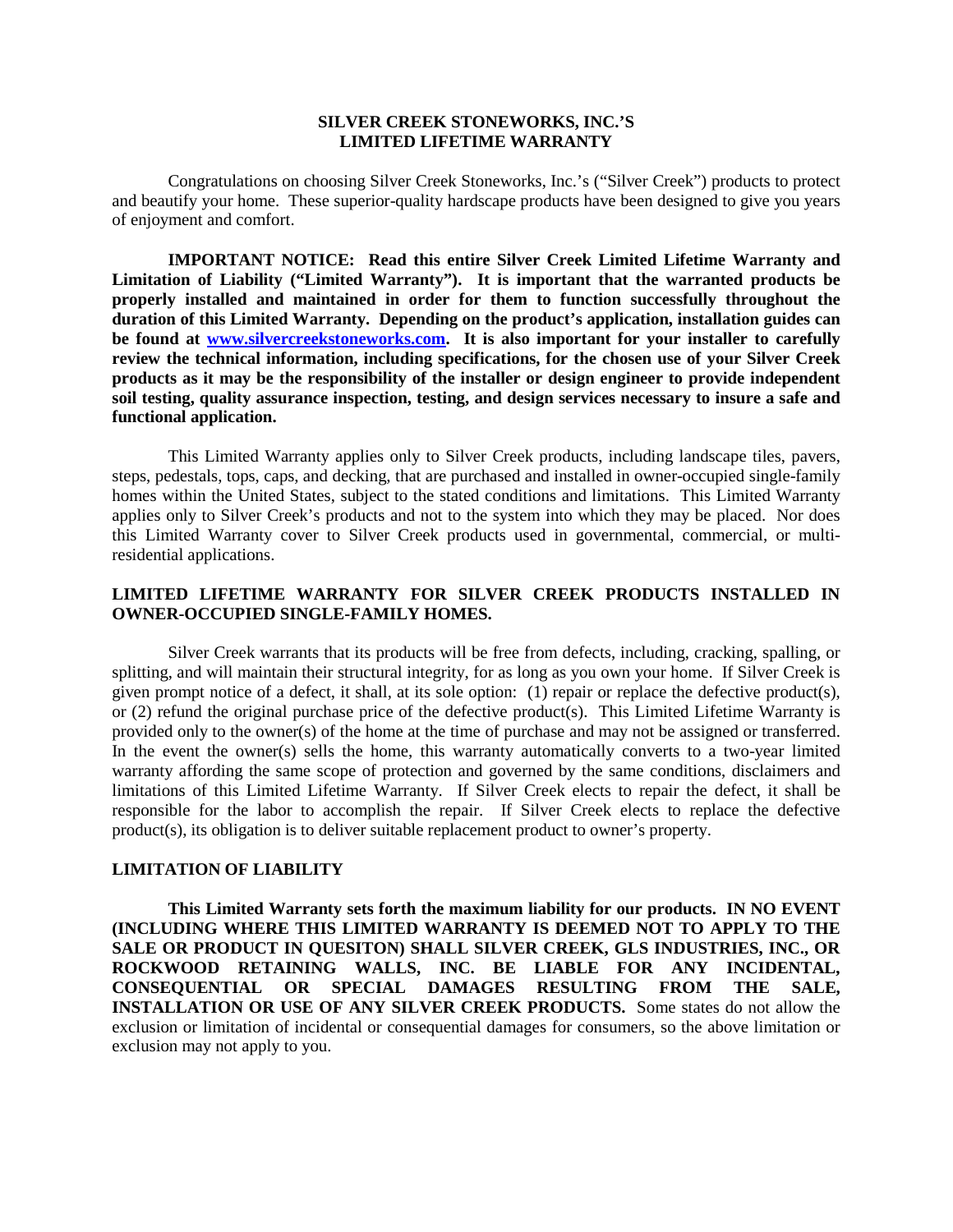## **LIMITATION OF WARRANTY**

# **SILVER CREEK MAKES NO OTHER WARRANTIES, EXPRESS OR IMPLIED, INCLUDING ANY IMPLIED WARRANTIES FOR MERCHANTABILITY, FITNESS FOR A PARTICULAR PURPOSE OR OTHERWISE.**

## **DISCLAIMER – WHAT THIS LIMITED WARRANTY DOES NOT COVER**

#### **Silver Creek is not responsible for or makes no warranty as to:**

- 1. Product failure, loss or damage due to:
	- Normal wear and tear;
	- Damage due to improper handling and repeated or extended contact with chemicals, such as deicers;
	- Products improperly installed or maintained;
	- Acts of God:
	- Structural settlement, movement or vibration;
	- Products that have not been paid for in full.
- 2. Minor imperfections
	- Minor imperfections that do not affect the product's structural integrity;
	- Variations in product texture or color;
	- Efflorescence;
	- Minor imperfections in shape, appearance, or dimensions covered by ASTM C936/C936M.

# **CONDITIONS OF WARRANTY – WHAT YOU MUST DO TO RECOVER UNDER THIS LIMITED WARRANTY**

## **Prompt Notice of Defect:**

Within the warranty period, you must promptly, and in no case more than one (1) year after any defect or other basis of a claim covered by this Limited Warranty is discovered or should have been discovered, notify Silver Creek of the defect. Any claims otherwise covered by this Limited Warranty, but for which Silver Creek did not receive notice of the defect within one (1) year from the time the problem first became known shall be barred.

# **LIMITED WARRANTY CLAIM PROCEDURE**

Claims under this Limited Warranty may be made in writing to Silver Creek at 7200 N. Hwy. 63, Rochester, MN, 55906. Claims should include the following information:

- 1. Claimant's name, address, and phone number and the installation address (if different);
- 2. A description of the product, purchase price, date and location of purchase, and copies of invoices, if available;
- 3. A description of the defect(s) (photos are required); and
- 4. A brief summary of attempts made to address the concerns.

## **NO STATEMENT OF USEFUL LIFE**

This Limited Warranty is not a statement of the useful life of any Silver Creek products.